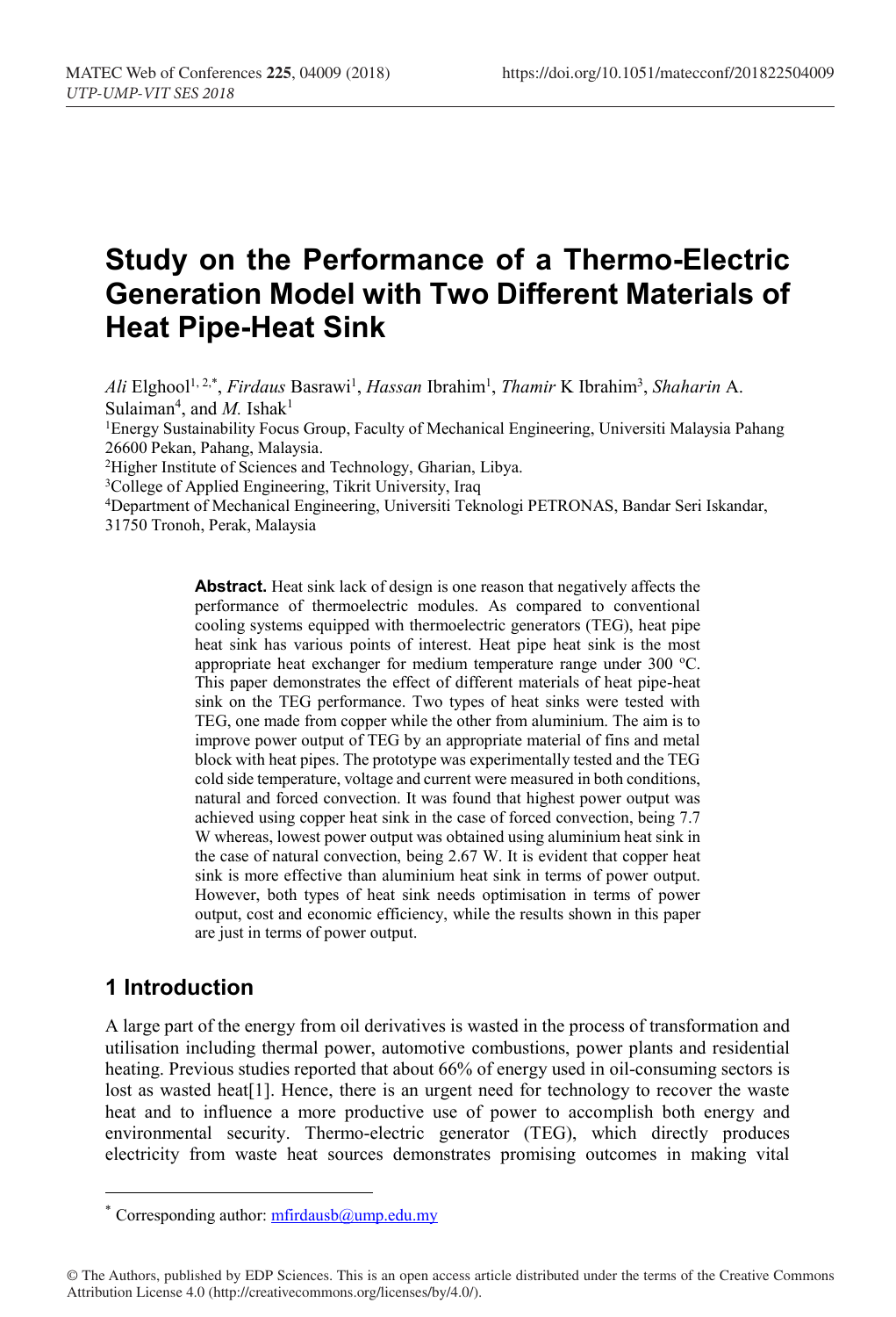assistance to lessening fossil fuel depletion and CO2 emissions, no matter how small its contribution would be. The Thermoelectric Generator (TEG) is sold state device consists of number of legs (thermocouples). These legs are connected electrically in series and thermally in parallel; they are used to convert heat to electricity through the Seebeck effect. Points of interest of a TEG module incorporate; absence of moving parts, environmental safety, and silent operation. This generator can likewise be controlled in a consistent and exact manner. Researchers have demonstrated expanded enthusiasm utilising thermo-electric innovation in enhancing waste recovery efficiency in the course of three decades[2]. As per Web of Science database, yearly publications in thermoelectric innovation had expanded over the last 15 years from 500 to as high as 2000[3].

However, low efficiency in converting heat into electricity has continued to be the main challenge facing the thermal power generator[4]. TEG heat exchanger's (heat sink) lack of design is one reason that causes weakness in the conversion efficiency of the TEG[5, 6]. These days, there are intensive research in heat sinks with heat pipes that improve heat sinks considerably, with a small temperature drop, because of the use of the latent heat of an internal fluid. Heat pipe heat sink (HPHS) is the most appropriate heat exchanger for the medium temperature range under 300°C with TEG [Energy Efficiency Guide for Industry in Asia] which is this paper's work scope. From literature study there have been many research conducted on the TEG, using waste heat as a heat source and finned heat pipes to cool the TEG cold side.

Araiz. M [7] had studied thermo-syphons with phase change in thermo-electric generators in a waste heat recovery application. The thermo-syphons was coil on the hot side as evaporator and another coil on the top working as a condenser to cool down the refrigerant fluid employed (R-134a). Researcher stating that including thermo-syphons on the cold side of the generators improved the net thermo-electric production by 36% as compared to that obtained with finned dissipaters under forced convection. Song Lv [8] conducted an experimental investigation of three ordinary heat sinks (aluminium finned heat sink, water block, aluminium finned heat pipes) with TEGs. The outcomes demonstrated that the finned heat sink is the most ordinary heat exchanger on account of its effortlessness and low-cost features. In any case, it has a moderately poor performance with the most elevated heat exchanger costing \$15.12/ (W/K). The water heat exchanger has a superior performance due to the better convective coefficient that water has compared to air. In any case, it presents higher utilisation and application, though with low net efficiency. Practically, heat pipe heat exchanger brings down supplementary equipment consumption and offering heat exchanger cost of \$10.67/ (W/K).

In spite of the fact that intensive research have been done in this area, the majority of these studies remain inadequate for ignoring to use cooper fins with heat pipes instead of aluminium fins to study the performance of heat pipe-heat sink. Copper has a more significant effect on the TEG power output. Thus, to address this gap, this paper presents an investigative and analytical comparison between cooper heat pipe-heat sink and aluminium heat pipe-heat sink in terms of TEG power output.

### **2 Methodology**

#### **2.1 Description of the proposed system**

Figures 1 and 2 show the design of the TEG model – one TEG was used in this experiment whereas copper and aluminium heat sinks were used to dissipate heat from the TEG cold side. The TEG module used was 2411G-7L31-15CX1 manufactured by Custom Thermoelectric (USA) with dimensions of 56 mm  $\times$  56 mm  $\times$  4.45 mm. The maximum hot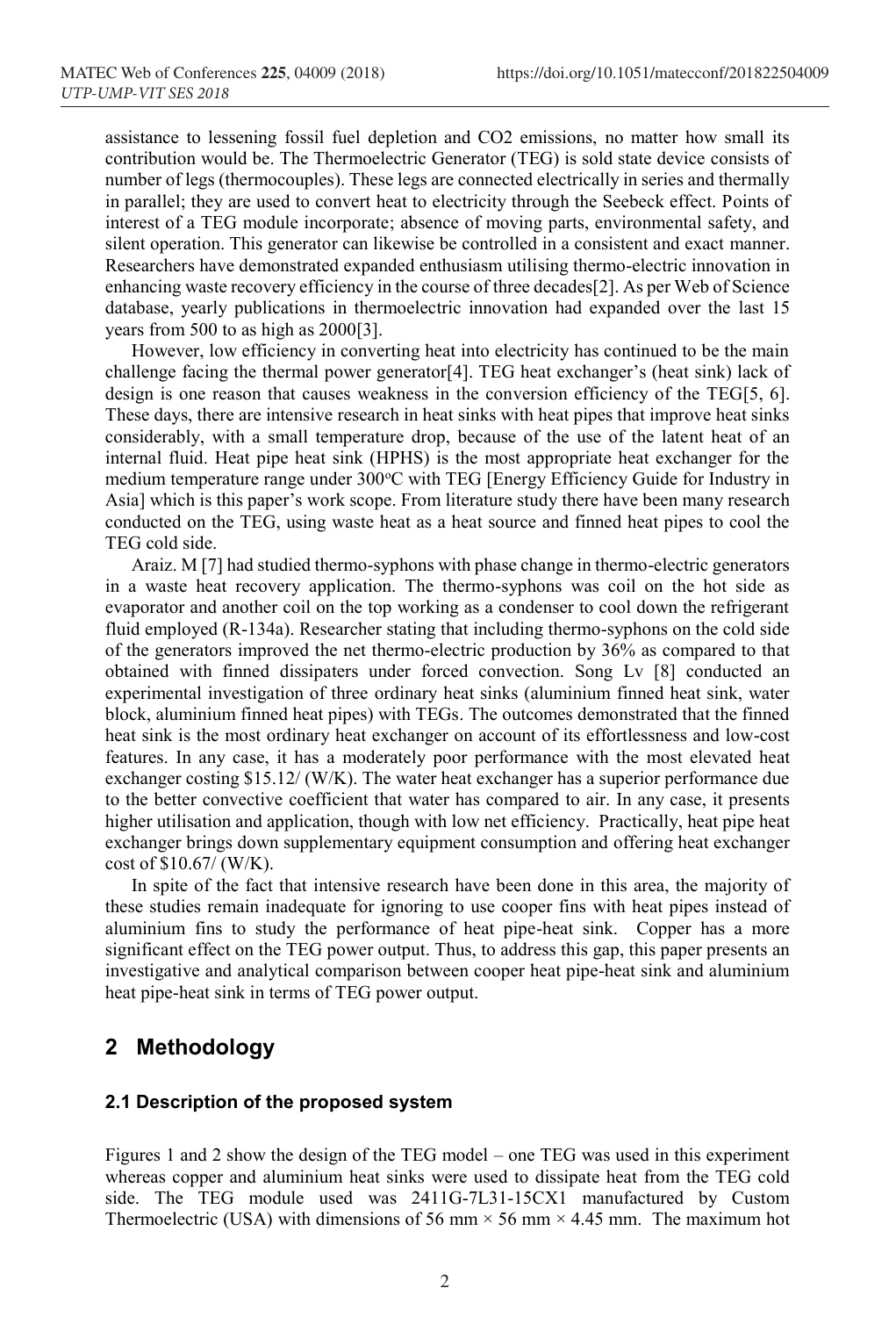side temperature and cold side temperature was 320°C and 180°C, respectively. The TEG hot side was located on a heater to simulate the source of waste heat. Heat moved from the hot side to the cold side of the TEG. The cold side was attached to the metallic block (copper or aluminium) where five heat pipes of 50W each were inserted in it. On the other side of the heat pipes were fins to eject heat to the surroundings. There were twenty seven aluminium fins (A1100) bounded mechanically on the heat pipes, and similar for the copper heat sink. All copper and aluminium fins have a rectangular size of 118×70x0.5 mm, with 3mm fin space. Five pieces of copper heat pipes with 200 mm long and 8 mm outer diameter were used to dissipate heat from the TEG cold side. The heat pipes have a fibre wick structure with heat flux of 50 W. Consequently, 250 W of heat can be moved by five heat pipes that were used. The numbers of heat pipes were chosen considering the diameter of the heat pipe, the size of the thermoelectric generator and the heat carrying capacity of each heat pipe.



**Fig. 1.** A schematic presentation of heat pipe- heat sink with TEG



**Fig. 2.** Picture of aluminum and cooper heat sinks

#### **2.2 Testing and data collection**

Testing of the model was carried out as shown in Fig. 3. An electric heater was used as the waste heat source and a sliding rheostat was connected with TEG as electrical load. The TEG would provide maximum power output (Power  $=$  Volts x Amps) when the Load resistance equals the TEG internal resistance (R of Load  $=$  R of TEG), using the graph of "TEG resistance" from the manufacturer to determine the load resistance at T<sub>hot</sub> and Tc<sub>old</sub>. If the TEG internal resistance could not match the load precisely, then the load resistance were made slightly higher than the TEG resistance, rather than lower. The data collected were temperature (TEG at hot side and TEG at cold side), voltage and current. For logging of temperature, a 12-Channel Temperature data logger, Lutron BTM-4208SD was used. Thermocouples were placed at the hot side, cold side of the TEG, heat pipe condenser and on five positions of the fins. The data were recorded with intervals of 10 seconds for a period of 20 to 25 seconds, until the TEG power output reached steady state. The voltage were taken for both open and close circuits. For current, however, the circuit had to be loaded so the current could be measured. From the voltage and current measured, power (W) can be obtained by the conventional equation as shown below:



**Fig. 3.** Schematic of a thermoelectric generator test rig.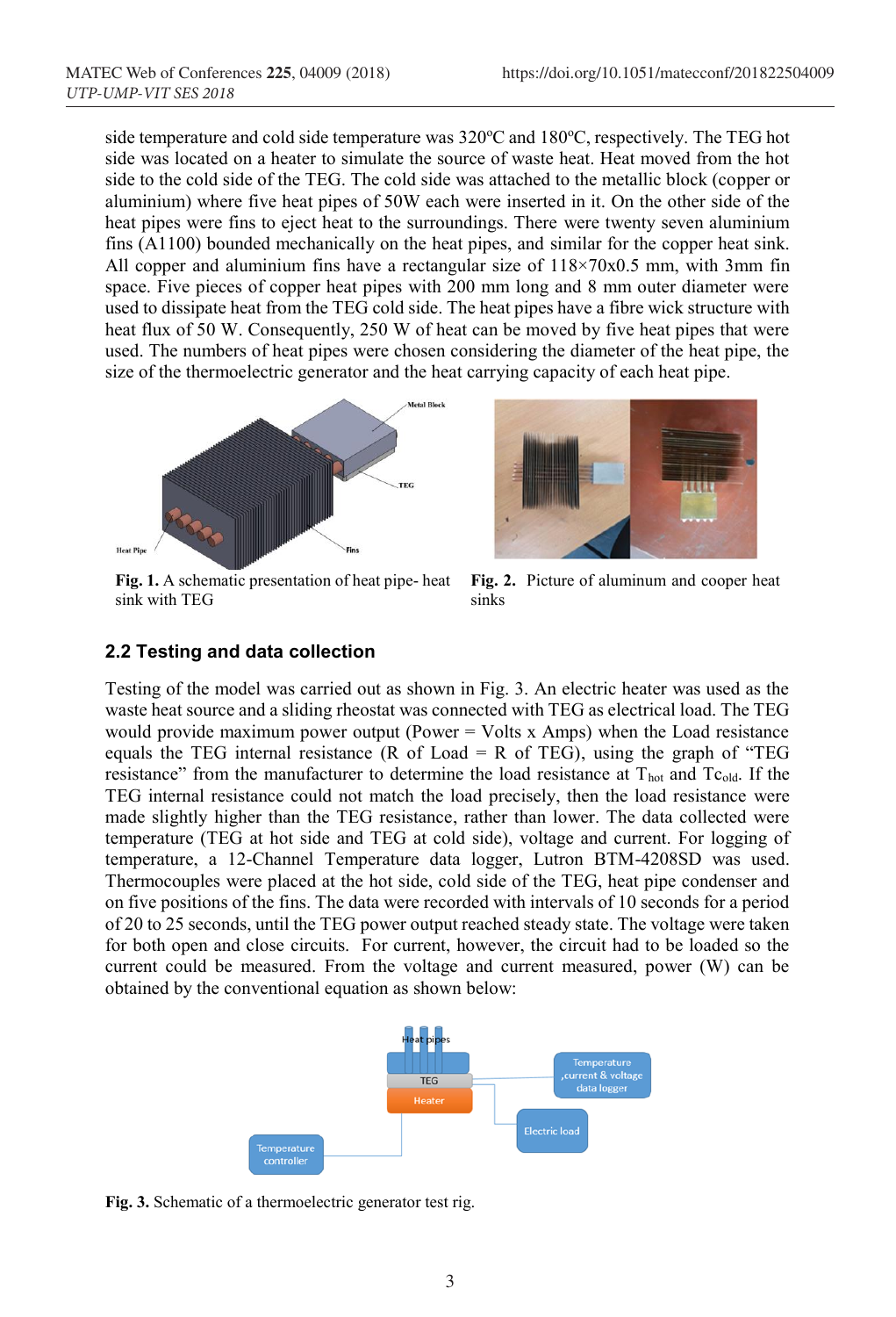$P = I \times V$  (1)

The experiments were conducted indoor to have the flexibility for a wide range of tests. Indoor experiments were conducted under simulated conditions of average annual ambient wind speed in Kuala Pahang, Malaysia. The wind speed was varied between 1.1 m/s and 3 m/s, obtained from data collected from previous studies at Universiti Malaysia Pahang (UMP). Therefore, the cooling method was considered as operating under natural convection, which were simulated using the wind tunnel[9].

### **3 Results and discussion**

Figures 4(a) and 4(b) show the comparison of TEG output between the manufacturer's charts and experiments. The two experiments can be compared with the manufacturer's charts, because the TEG cold side temperature was below 100  $\degree$ C, being the highest limit available from the manufacturer's data. Both experiments in Figures 4(a) and 4(b) were conducted using copper heat sink (fins of 118 x 70 x 0.5mm) with 3 mm fin space, at 300 <sup>o</sup>C and 250 using copper heat sink (fins of 118 x 70 x 0.5mm) with 3 mm fin space, at 300 <sup>o</sup>C and 250 <sup>o</sup>C hot side temperature and 100 <sup>o</sup>C and 90 <sup>o</sup>C cold side temperature, respectively. The comparison included experimental TEG current  $(C_{\text{expr}})$  with the manufacturer's TEG current (C<sub>manuf</sub>), experimental TEG voltage ( $V_{\text{expr}}$ ) with the manufacturer's TEG voltage ( $V_{\text{mannf}}$ ), and the experimental power output ( $P_{\text{expr}}$ ) with the manufacturer's power output ( $P_{\text{manuf}}$ ), with the last parameter calculated using Equation  $(1)$  as given above. The bar charts figure  $4(a)$ show that there is a difference of about 18% between the experimental and manufacturer's result for current, and 12% for voltage, taking the average between the respective values for current and voltage.

However, the average difference for between experimental power output and manufacturer's power output after multiplication of the respective current and voltage is only 7.9%,whilst in Figure 4(b) was 9.4. The power output difference between experimental result and manufacturer's result is 0.8W in Figure 4(a) and 0.5 W in Figure 4(b). With less than 10% difference in power output between experimental result and manufacturer's result, the experiments can be considered as fairly accurate and acceptable, and further experiments can therefore be pursued. Figures 5 and 6 show experimental results for current, voltage and power for natural convection air flow, using copper and aluminium fins, respectively. The TEG setup was placed in a wind-tunnel to simulate the average of outdoor air speed throughout the year. The air speed inside the wind-tunnel was set and maintained at 1.7 m/s  $\pm$  0.2 and the temperature of the surrounding was 29 <sup>o</sup>C. The TEG hot side temperature was 300 OC.



**Fig. 4.** Comparison TEG output between manufacturer's result and experiments at two different temperatures using copper fins: (a) T<sub>hot</sub> = 300°C, T<sub>cold</sub> = 100°C, (b) T<sub>hot</sub> = 250°C,  $T_{cold} = 90$ <sup>o</sup>C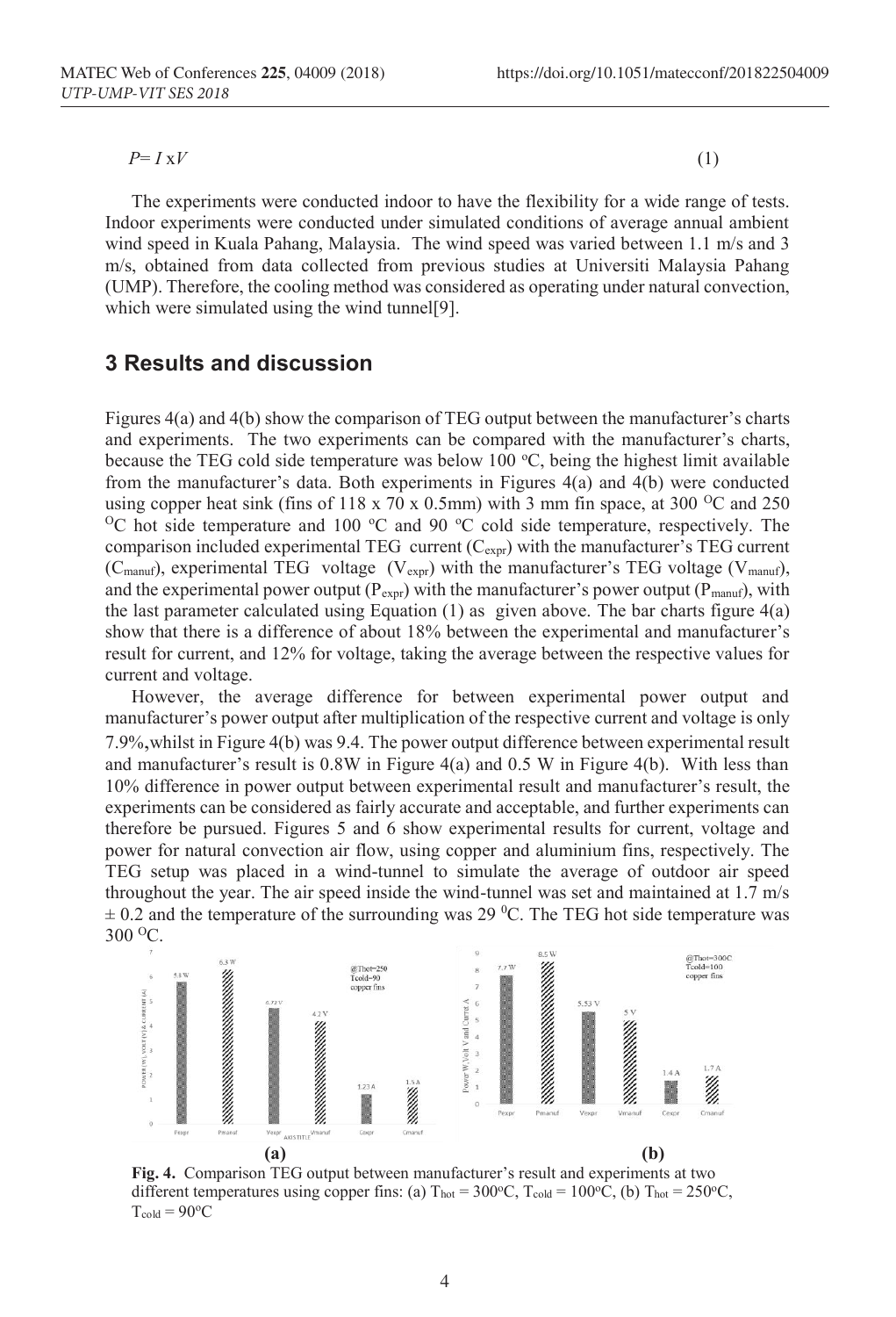Heat pipe heat sink with copper and aluminium fins used were of dimensions118mm length, 70mm width and 0.5 thickness and with fins spacing of 3mm. The power was not measured, rather calculated as a product of current and voltage. As shown in both diagrams current, voltage and power show similar trend with values starting with a direct increase for the first 6.67 minutes then reaching steady state with readings taken for a total of 15 minutes. The values after steady state were 1.22A, 4.85 V, and 5.9 W (Figure 5, with copper fins), and 0.68A, 3.9 V, and 2.67 W (Figure 6, aluminum fins).





**Fig. 5**. Current, voltage and power vs time using copper fins (at natural convection).

**Fig. 6.** Current, voltage and power vs time using aluminum fins (at natural convection).

Figures 7 and 8 show similar experiments like the above, however, under a forced convection. The forced convection using a fan with air speed of 4.2 m/s and ambient temperature of 28  $\degree$  C. The TEG hot side temperature was 300  $\degree$ C. The heat pipe heat sink with copper and aluminum fins were of similar dimensions and spacing as the two experiments above. As shown in the two figures, current, voltage and power show similar trend – the steady state for current, voltage (and power) however, was reached earlier (3.33 minutes), twice faster than that of free convection. At steady state the respective values achieved were 1.4 A, 5.53 V, and 7.76 W in Figure 7 (using copper fins) and 0.76A, 4.4 V, and 3.36 W in Figure 6 (aluminum fins).

It was found that the outcomes of the experiments and the manufacturer's data are wellmatched. The experiments above, in a way, verify the precision of the tests. The highest power output achieved was with the use of copper heat sink in forced convection environment, at 7.7 W whereas, the lowest power output achieved was with the use of aluminum heat sink in natural convection environment, at 2.67 W. It is clear copper heat sink is better than aluminum heat sink in terms of power output. This did not take into account the energy consumed from the fan when used in the case of forced convection and the price of materials. Using self-cooling with TEG will reduce the power cost per watts (\$/w) by operate the fan from TEG itself.



**Fig. 7.** Current, Voltage and Power vs time using copper fins (at forced convection)



**Fig. 8.** Current, Voltage and Power vs time using aluminium fins (at forced convection)